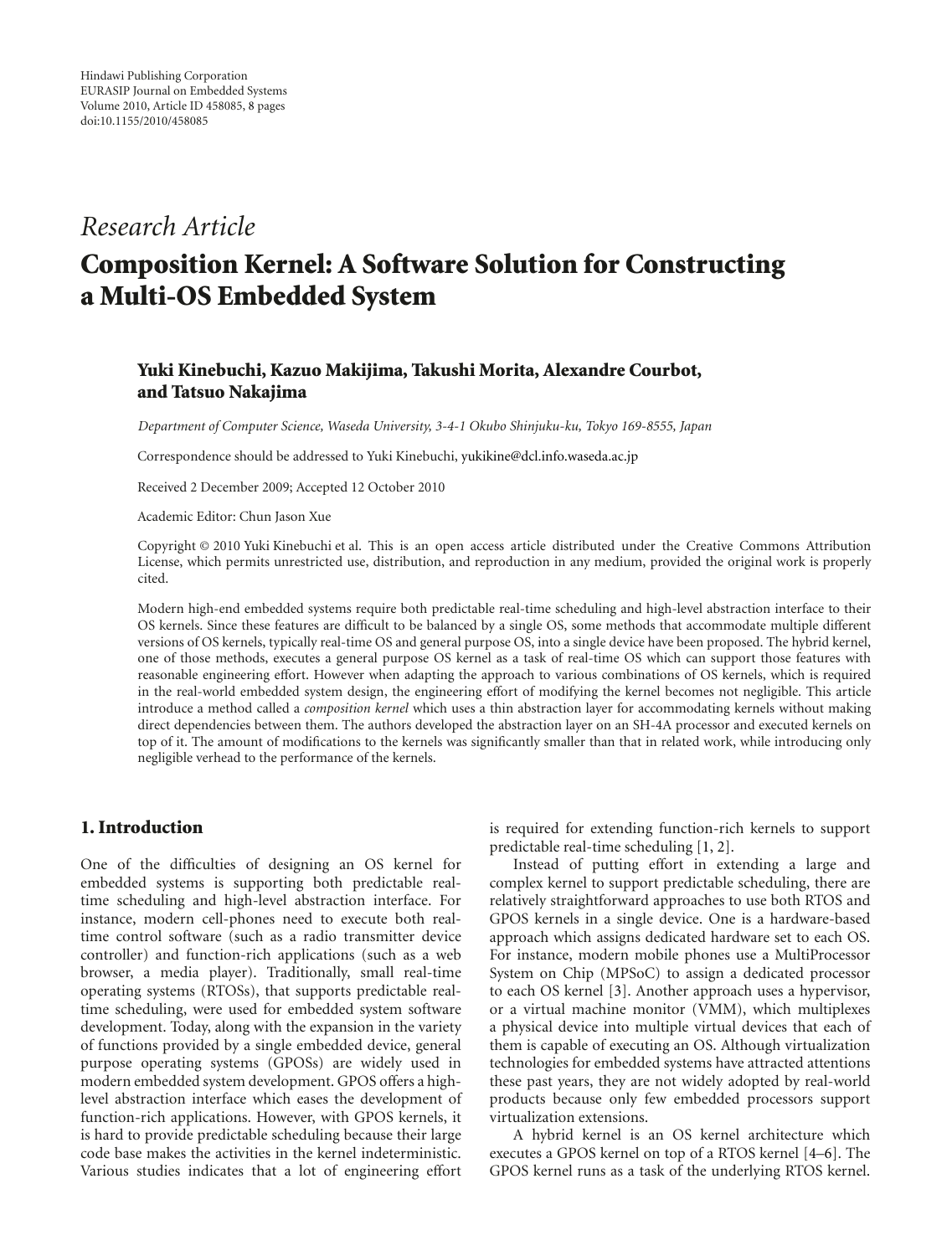Some previous studies have proven that the hybrid kernel is applicable to use in real-world embedded systems [7, 8]. Hybrid kernel balances predictable real-time scheduling and highly abstracted interface. Furthermore, it does not rely on a specific MPSoC. A disadvantage of hybrid kernel design is that the GPOS kernel depends on the interface of the underlying RTOS kernel. Typically embedded device manufacturers use diverse RTOS kernels depending on realtime constraints, software properties they own, and so forth. Although the engineering cost of modifying a GPOS kernel to a RTOS task is reasonably small, the engineering cost to support various combinations of RTOS kernels and GPOS kernels will introduce significant engineering effort.

This paper proposes a method called a *composition kernel* which enables to constructs a multiOS-kernel system with minimal engineering effort and without sacrificing the performance of the OS kernels. The method is based on a thin abstraction layer which multiplexes a processor. The OS kernels do not depend on each other but on the underlying abstraction layer which exposes an interface almost identical to the real processor instructions. Thus, it requires less engineering effort than the hybrid kernel and introduces only negligible overhead. The abstraction layer ease the developments of multiOS-kernel systems with various combinations of RTOSs and GPOSs.

The contributions of this paper are proposing the composition kernel method, and showing its validity by implementing and evaluating it using real-world software and hardware. We developed an abstraction layer named SPUMONE from scratch to run on the SH-4A processor architecture [9]. SPUMONE can execute the TOPPERS/JSP [10] RTOS (TOPPERS/JSP is a RTOS kernel with the *µ*ITRON specification, which is an OS interface specification for embedded systems widely used in the Japanese industry,) the OKL4 microkernel [11] and the Linux kernel on top of it. Its design and implementation is simple and efficient to accommodate multiple OSs together with a few dozen lines of modifications to both OS kernels while maintaining the real-time responsiveness of the RTOS. The remainder of the paper is organized as follows. Section 2 introduces some related work on system designs using multiple OS kernels and compare them with our contributions. Section 3 describes the design and the implementation of our method. Section 4 shows the results of the evaluations showing that our method requires small engineering effort and offers low overhead. Section 5 discusses the necessity of strong isolation for embedded multiOS-based system. Finally Section 6 concludes this paper.

## **2. Related Work**

Various approaches are proposed to balance real-time responsiveness and high-level abstraction on a single device. One of the approaches is modifying a GPOS kernel to support real-time responsiveness [2, 12]. The real-time patch extends Linux to support kernel preemption [12]. It achieves a few hundred *µseconds* latency [13], but still the result is slower by a factor of ten comparing to typical RTOSs. Although these approaches are potentially capable of supporting real-time response time, it is challenging to maintain their response time through continuous revisions of the OSs. In addition, porting all the software from the RTOS to Linux would impose substantial engineering cost.

Instead of supporting both real-time responsiveness and high-level abstraction interface by a single version of an OS kernel, modern embedded systems use multiple versions of OS kernels: typically a RTOS kernel and a GPOS kernel in one device. The most simple approach of accommodating multiple kernels is assigning a dedicated set of hardware to each OS kernel. For instance, by using MPSoC, a dedicated processor core and memory is assigned to each OS kernel. Hardware-based multiOS-kernel design is straightforward, however the cost of developing a MPSoC is not flexible compared to software-based approach. The decision of adopting hardware or software depends on constraints, therefore cannot say which is better. In this paper we focus on software-based multiOS-kernel designs.

Another approach is using a hypervisor, or a virtual machine monitor (VMM). It is a similar idea to the MPSoC based approach, but the underlying hardware is virtually multiplexed by software. It can accommodate RTOS and GPOS into a single embedded device without any modifications or with just minimal modifications to the OS kernels [14–17]. Hypervisor's design is broadly classified into full virtualization and paravirtualization. A hypervisor that supports full virtualization exposes a virtual hardware interface identical to a real hardware interface. OSs can be executed without any modification on full virtualization. On the other hand, implementing full virtualization complicates the design of the hypervisor itself or requires hardware support [18]. Unfortunately the hardware virtualization support is still an unfamiliar feature for embedded system processors. This motivates embedded system hypervisors to use paravirtualization for their system design [19–21]. In this case, the engineering cost required for paravirtualizing a guest OS kernel is problematic for manufacturers. In addition, switching the privilege level between a guest OS and a hypervisor will entail performance degradation. Furthermore the OS isolation can spoil the real-time responsiveness and system throughput.

Another approach is the hybrid kernel, a GPOS kernel built on top of a RTOS kernel. RTLinux [4] replaces Linux kernel's hardware abstraction layer (HAL) with its own version of a microkernel (or a RTOS kernel). The microkernel is executed in privileged mode together with the Linux kernel. Its interrupt response time is a few *µ*seconds, which is comparable to typical RTOSs. However the microkernel exposes an specific programming interface, which prevents reusing real-time applications developed for other RTOSs. In contrast, some hybrid kernels use existing RTOS kernels for their microkernel layers. Linux on ITRON replaces the Linux HAL with an existing  $\mu$ ITRON compatible RTOS [6]. This architecture enables the system to reuse both the software developed for Linux and the  $\mu$ ITRON RTOS specification. The hybrid kernel provides high real-time responsiveness comparable to an traditional RTOS along with exposing high-level abstraction interface by reusing existing GPOS kernels.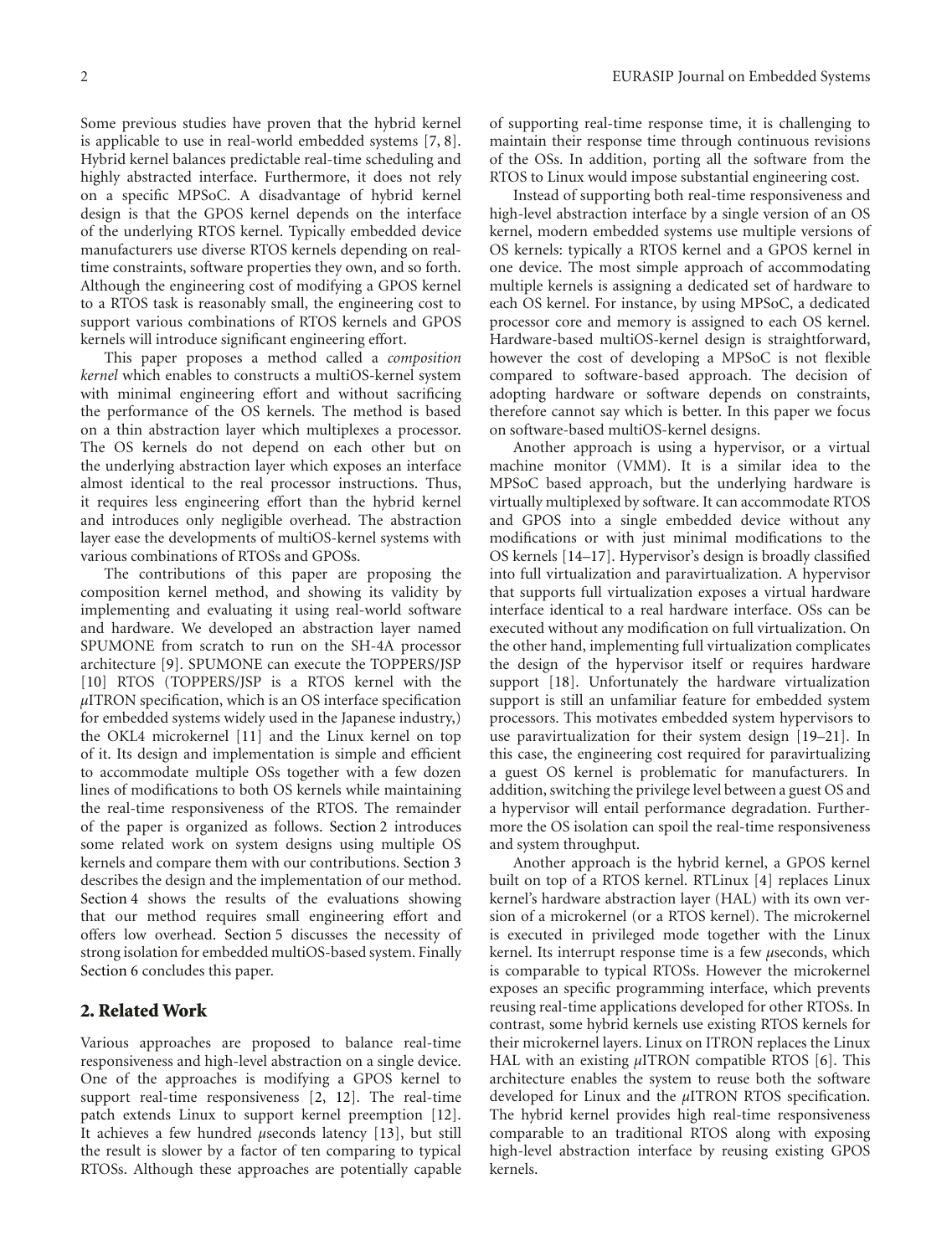#### EURASIP Journal on Embedded Systems 3

The problem of hybrid kernels is the dependencies between a GPOS kernel and a RTOS kernel. The GPOS kernel depends on the interface exposed by the underlying RTOS kernel. Typically embedded device manufacturers use diverse RTOS kernels depending on real-time constraints, software properties they own, applications supported, and so froth. Even though the engineering cost of modifying a GPOS kernel to run as a RTOS task is reasonably small, the engineering cost for supporting various combinations of RTOS kernels and GPOS kernels is problematic. Adeos [22] and Xenomai [23] provide a low-level abstraction interface for building RTOS compatible layer, which is similar to a composition kernel. However, Adeos depends on the 4 ring levels supported by the Intel processor architecture, which cannot be applied to the other typical embedded processor architectures supporting only 2 privilege levels. Xenomai exposes an abstraction interface in the user level of Linux, whose purpose is to support a programming environment compatible with existing RTOSs. Its goal is to support the transparent porting of RTOS applications but not RTOS kernels.

The composition kernel method can execute an OS kernel on top of it with minimal engineering effort, which gives a flexibility of accommodating various combinations of OS kernels in a single device. In order not to penalize performance, our abstraction layer executes the OS kernels as well as itself in the same privileged level. This also reduces the engineering cost of modifying OS kernels, because a majority of privileged instructions can be executed directly by a processor and only a minimal set of instructions needs to be emulated. Furthermore, The abstraction layer multiplexes only minimal hardware resources. The other resources are exclusively assigned to each OS by simply reconfiguring each OS kernel not to access the same devices.

#### **3. Design and Implementation**

This section introduces a composition kernel, a method for constructing an embedded device with multiple OSs. The method is based on a simple abstraction layer called SPUMONE and some modifications to OS kernels.

*3.1. SPUMONE.* SPUMONE (Software Processing Unit, Multiplexing ONE into two or more) is a thin software layer for multiplexing a single physical processor into multiple virtual ones. Unlike hypervisors, SPUMONE itself and OS kernels are executed in privileged mode as shown in Figure 1. If an OS does not support user land, its applications would be executed in privileged mode altogether.

This contributes to minimize the overhead and the amount of modifications to the OS kernels. Furthermore it makes the implementation of SPUMONE itself simple. Executing OS kernels in nonprivileged mode complicates the implementation of the abstraction layer, because various privileged instructions have to be emulated. The majority of the kernel and application instructions, including the privileged instructions, are executed directly by the real processor, and only the minimal instructions are emulated by SPUMONE. These emulated instructions are invoked from



Figure 1: SPUMONE based system on a single-core processor.

the OS kernels in a simple function call; it eliminates the overhead of trapping between privileged and nonprivileged mode for system-calls and hypercalls.

Since the interface has no binary compatibility with the original processor interface, we simply modify the source code of OS kernels, a method known as paravirtualization [15, 17]. Thus we assume we have access to the source code of the OS kernels. The modifications required to the OS kernels are described in detail in Section 3.2.

*3.1.1. Virtual Processor Scheduling.* A processor is multiplexed by scheduling the execution of OS kernels. The execution states of the OSs are managed by a data structure that we call a virtual processor. When switching the execution of the virtual processors, all the hardware registers are stored into the corresponding virtual processor's register table, and then loaded from the table of the virtual processor executing next. The mechanism is similar to the process paradigm of a classical OS, but in addition it also saves the privileged control registers, that is, the entire processor state.

The scheduling algorithm of virtual processors is a fixed priority preemptive scheduling. A virtual processor bound to the RTOS will gain a higher priority than a virtual processor bound to the GPOS in order to maintain the real-time responsiveness. This means the GPOS is executed only when the virtual processor for the RTOS is in an idle state and has no task to execute. The process or task scheduling is left up to an OS kernel so the scheduling model for each OS is maintained as is. The idle RTOS resumes its execution when it receives an interrupt. The interrupt for RTOS preempts the GPOS immediately, even when the GPOS is disabling interrupts.

*3.1.2. Interrupt/Trap Delivery.* Interrupt virtualization is a key feature of SPUMONE. It investigates interrupts before delivering them to each OS. When SPUMONE receives an interrupt, it looks up the interrupt destination table to see to which OS the interrupt should be sent. The assignment of interrupt sources and OSs is statically defined. Traps are also sent to SPUMONE first, then are directly forwarded to the currently executing OS. To let SPUMONE receive interrupts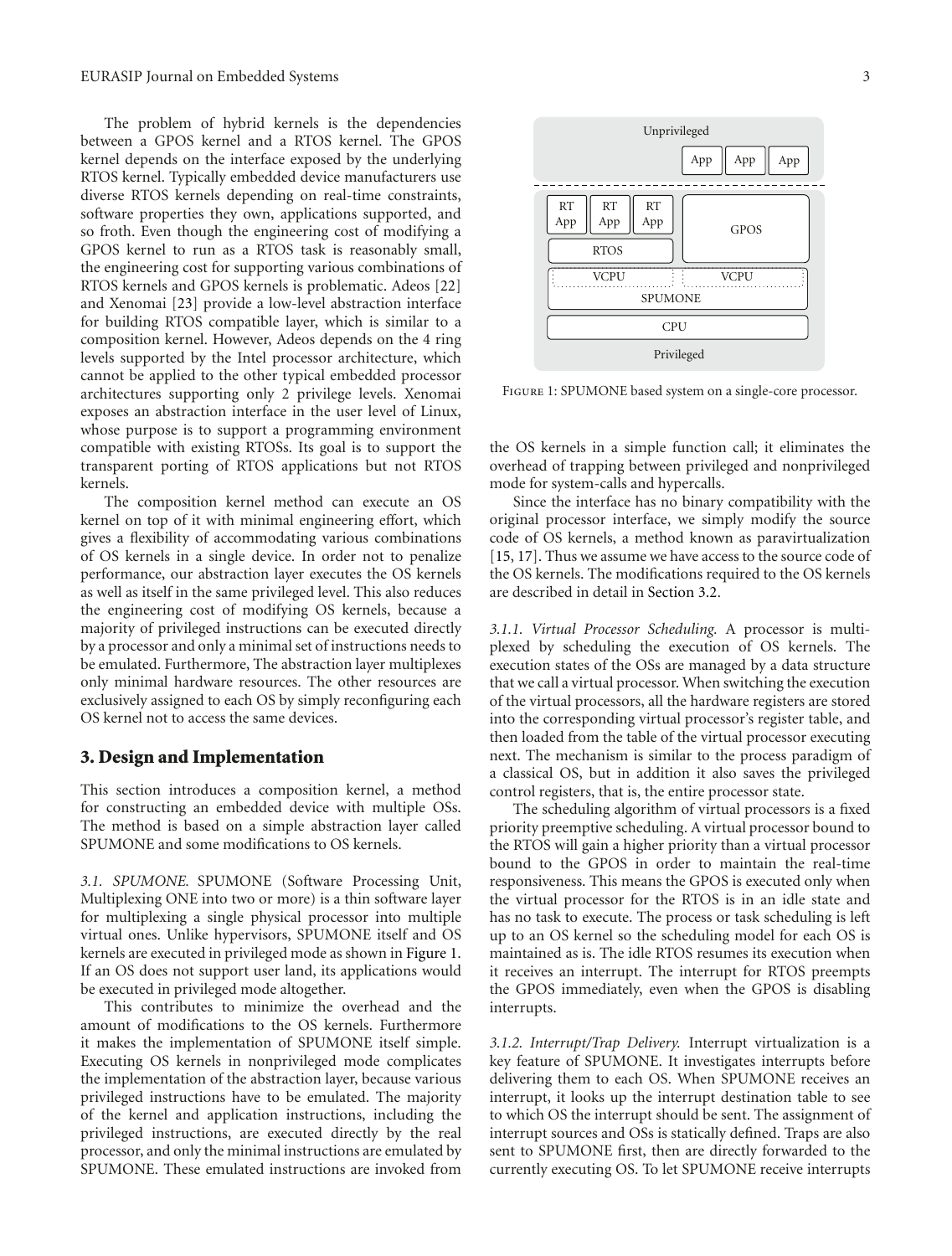before the OS kernels, we modified the entry point of the interrupts to SPUMONE's vector table. The entry point of each OS is notified to SPUMONE via a virtual instruction for registering their vector table.

When the interrupt triggers an OS switch, all the registers of the current OS are saved into the register stack, then the register stack for the other OS is loaded. Finally the execution branches into the entry point of the destination OS. The processor registers are setup just as if the real interrupt occurred, so the code of the OS kernel's entry points do not need to be modified.

The interrupt enable and disable instructions are also replaced by the virtual instruction interface. Typically OS disables all interrupt sources when entering a critical section. In our approach, by leveraging the interrupt priority leveling (IPL) mechanism of the processor, we assign the higher half of the interrupt priority levels to the RTOS and the lower half to the GPOS. When the GPOS tries to block the interrupts, it modifies its interrupt mask to the middle priority. The RTOS may therefore preempt the GPOS even when disabling the interrupts (Figure 2(1)). On the other hand when the RTOS is running, the interrupts are blocked by the processor (Figure  $2(2)$ ). These blocked interrupts could be sent immediately when the GPOS is dispatched.

*3.2. OS Kernel Modifications.* The following describes the points of the OSs to be modified in order to run on top of SPUMONE.

*3.2.1. Interrupt Vector Table Register Instruction.* The instruction registering the address of a vector table is modified to notify the address to SPUMONE's interrupt manager. Typically this instruction is invoked once during the OS initialization.

*3.2.2. Interrupt Enable and Disable Instructions.* The instructions enabling and disabling interrupts are typically provided as kernel internal APIs that are typically coded as inline functions or macros in the kernel source code. For the GPOS, we replace those APIs with the instructions enabling the entire level of interrupts and disabling only low priority interrupts. For the RTOS, we replace those APIs with the instructions enabling only high priority interrupts and disabling the entire level of interrupts. Therefore, interrupts assigned to the RTOS are immediately delivered to the RTOS, and the interrupts assigned to the GPOS are blocked during the RTOS execution.

Figure 3 shows the interrupt priority level (IPL) assignment for each OS, which we used in the evaluation environment.

*3.2.3. Physical Memory.* A fixed physical memory area is assigned to each OS. The physical address for the guest OSs can be simply changed by modifying the configuration file or their source code. Virtualizing the physical memory would impose a large code into the virtualization layer and substantial performance overhead. In addition, unlike the virtual machine monitor for enterprise systems, embedded systems have a fixed number of OSs. According to



Figure 2: Interrupt delivery mechanism.

these reasons we assigned fixed physical memory area for each OS.

*3.2.4. Idle Instruction.* On a real processor, an idle instruction suspends a processor till it receives an interrupt. On a virtualized environment, this is used to yield the use of real processor to another guest OS. We prevent the execution of this instruction by replacing it with the SPUMONE API. Typically this instruction is embedded in a specific part of kernel, which is fairly easy to find.

*3.2.5. Peripheral Devices.* Peripheral device assignments are done by modifying the configuration of each OS in such a way that it does not share the same peripherals. The embedded multiOS-kernel system is designed to use different OSs for managing different devices. For instance, an RTOS is used for controlling specific peripherals such as a radio transmitter and some digital signal processors, and a GPOS for controlling a display and buttons.

However some devices cannot be assigned exclusively to each OS because both systems need to use them. For instance, an interrupt controller need to be shared. Usually the OS clears some I/O registers during its initialization. In the case of running on SPUMONE, the OS booting after the first one should be careful not to clear or overwrite the settings of the OS executed first. We modified the Linux initialization code to preserve the settings done by TOPPERS.

#### **4. Evaluation**

We evaluated the engineering cost of modifying the guest OS kernels, the basic overhead introduced to the OSs running on SPUMONE, and finally the real-time responsiveness of an RTOS running on SPUMONE. The evaluation is done on the SH-2007 reference board, with the SH-4A 400 MHz processor and 128 MB memory. We use TOPPERS/JSP 1.3 as RTOS and Linux 2.6.24.3 as GPOS. Linux is configured to mount an NFS share exported by the host machine and a compact flash card formatted in ext2.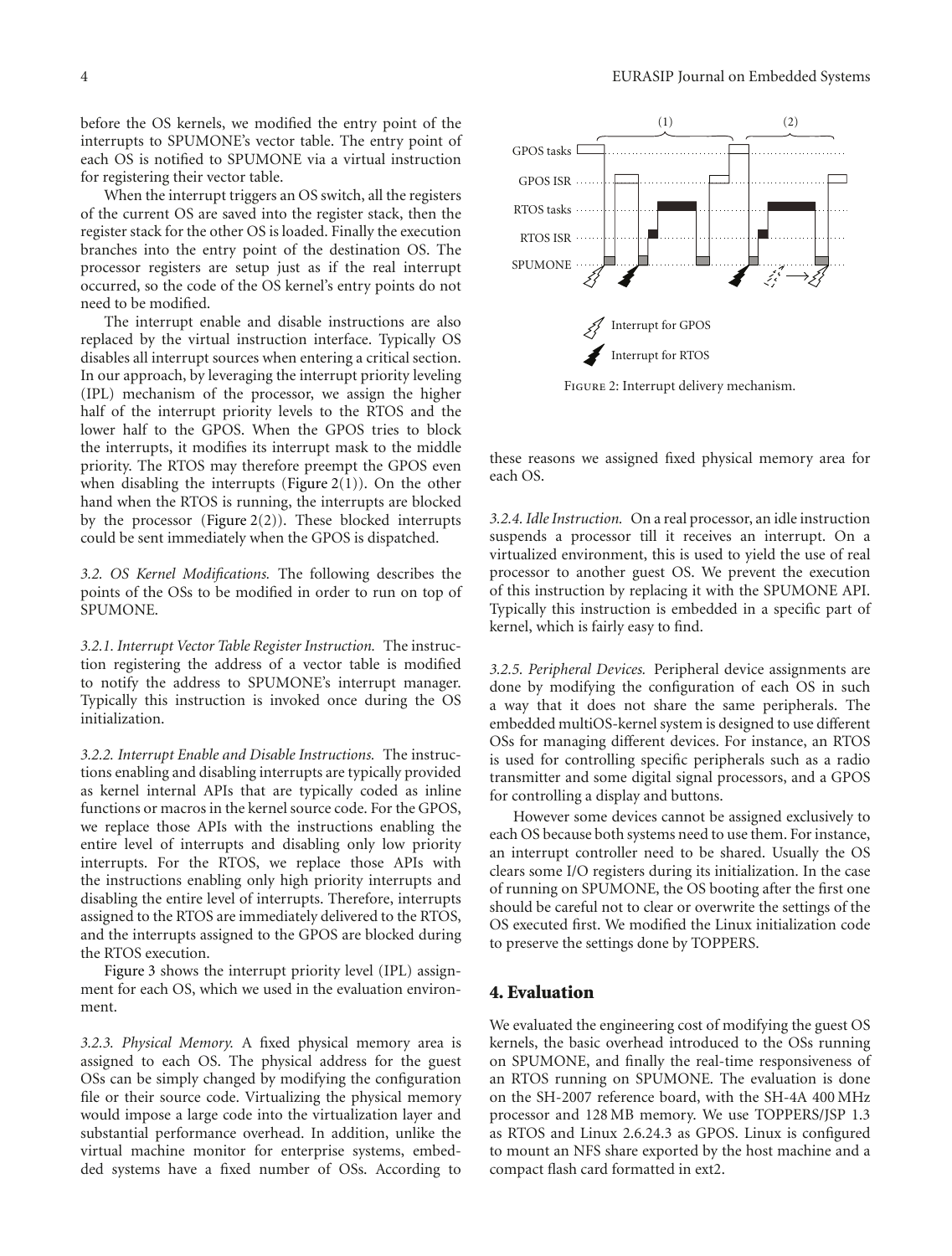

FIGURE 3: The interrupt priority levels assignment.

*4.1. Engineering Cost.* The first evaluation is the engineering cost of reusing the RTOS and the GPOS by comparing the number of modified lines of code (LOC) in each guest OS kernel. Table 1 is a list of the modified files in Linux. Table 2 shows the amount of code added and removed from the original OS kernels. Since we could not find RTLinux, RTAI, OK Linux for the SH-4A processor architecture, we evaluated them developed for the x86 architecture. OK Linux is a Linux kernel virtualized to run on the L4 microkernel. For OK Linux, we only counted the code added to the architecture dependent directory arch/l4 and include/asm-l4. The comparison would not be fair in a precise sense, however as the table shows, it is clear that our approach requires significantly small modifications to the Linux kernel. This result is achieved thanks to executing guest OS in privileged mode.

*4.2. Basic Overhead.* For evaluating the basic overhead of SPUMONE, we measured the overhead of interrupt handling delay, and the time to build the Linux kernel on top of native (an unmodified OS running on bare-metal hardware) Linux and modified Linux, respectively. Table 3 shows the average and the worst case CPU cycles spent to handle the interrupts sent to native TOPPERS and modified TOPPERS. In the average case SPUMONE imposes 0.67 *µs* overhead to the delay. The worst case overhead shows the time required to save the state of Linux and restore the state of TOPPERS. The increased delay is sufficiently small and predictable for executing real-time applications.

Table 4 shows the time required to build Linux kernel on native Linux and modified Linux executed on top of SPUMONE together with TOPPERS. TOPPERS only receives the timer interrupts every 1 ms, and executes no other task. The result shows that SPUMONE and TOPPERS impose an overhead of 1.4% to Linux performance. Note that the overhead includes the cycles consumed by TOPPERS. The result shows that the overhead of the virtualization to the system throughput is sufficiently small.



Figure 4: Dispatch delay (no stress on Linux without IPL modification).

*4.3. Effect of Linux Load to TOPPERS Real-Time Properties.* We measured how activities on Linux affects the dispatch delays of a TOPPERS periodic task in the experimental multiOS-kernel environment. The periodic task runs every 1 ms. The delays are sampled 100,000 times during the measurement. A dispatch delay is the time spent between the hardware interrupt trigger and the beginning of the periodic task. TOPPERS executes only the periodic task; there are no other TOPPERS tasks that affect dispatch delays of the periodic task. Delays were fixed to 2 *µs* when executing TOPPERS by itself.

We measured delays without and with applying the IPL assignment (described in Section 3.2, Figure 3) to the Linux kernel, while executing stress [24] on Linux with different options. In the graphs (Figures 4–11), *y*-axes show the number of times in the log scale that the task executed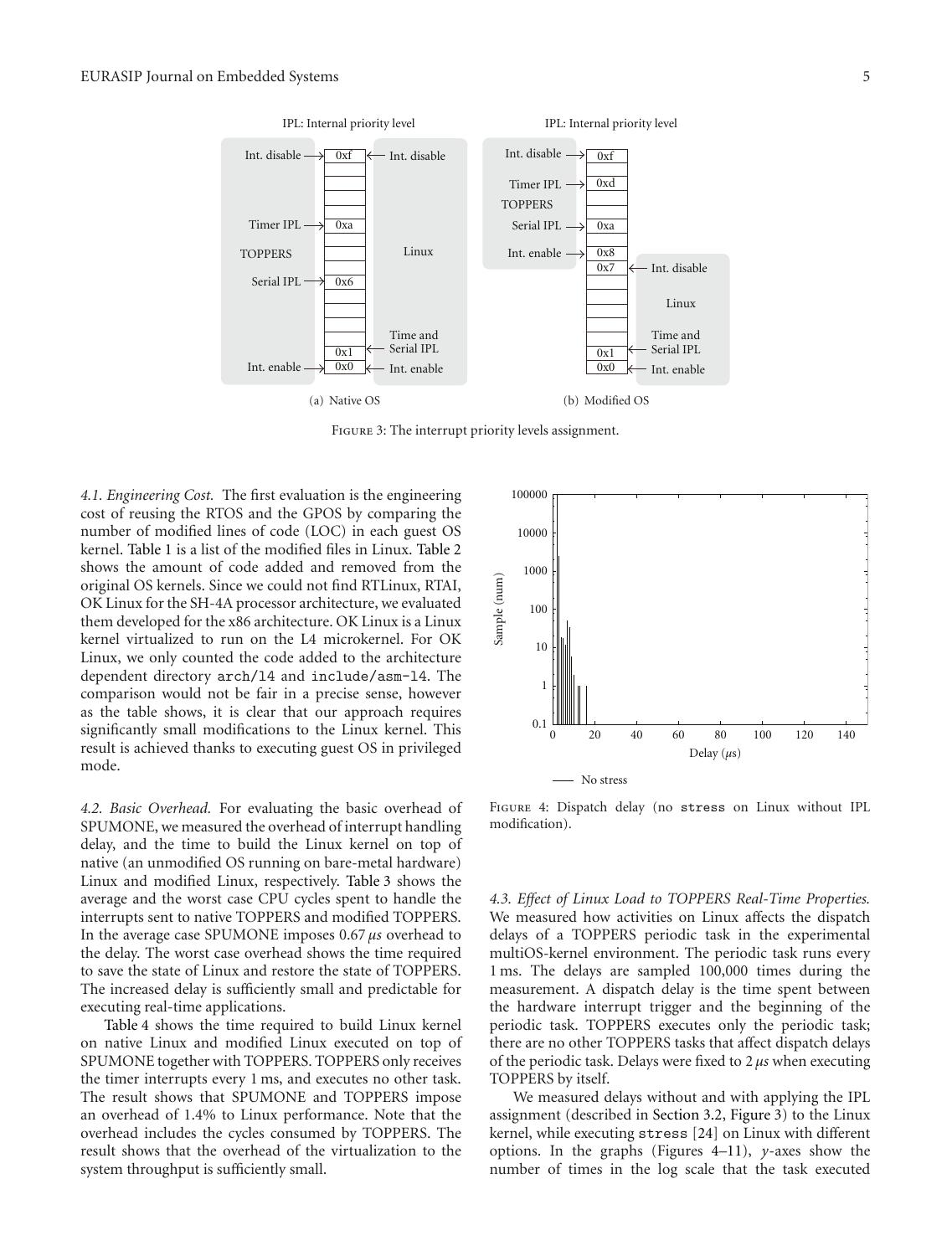| File           | Function/variable                                                                          | Description                                                                                |
|----------------|--------------------------------------------------------------------------------------------|--------------------------------------------------------------------------------------------|
| .config.       | CONFIG_MEMORY_START<br>CONFIG_MEMORY_SIZE                                                  | Modified to use the upper half (64 MB) of the main memory                                  |
| setup.c        | $sh2007$ _setup(char **cmdline_p)                                                          | Modified not to overwrite the value in the interrupt controller<br>register set by TOPPERS |
| setup-sh7780.c | intc2_irq_table                                                                            | The interrupt source table. Removed one of the serial devices which is<br>used by TOPPERS  |
| head.S         | Flag register initial value                                                                | Modified IPL, not to block the interrupts for TOPPERS                                      |
| traps.c        | per_cpu_trap_init(void)                                                                    | Replaced the vector table register instruction with SPUMONE API                            |
| irqflags.h     | raw_local_irq_disable(void)<br>_raw_local_irq_disable(void)<br>raw_local_irq_restore(void) | Modified not to mask the interrupts assigned to TOPPERS                                    |
| processor.h    | cpu.sleep()                                                                                | Replaced the idle instruction with the SPUMONE API                                         |

TABLE 1: A list of the modifications to the Linux kernel.



— No stress

Figure 5: Dispatch delay (no stress on Linux with IPL modification).



Figure 6: Dispatch delay (CPU stress on Linux without IPL modification).



Figure 7: Dispatch delay (CPU stress on Linux with IPL modification).



Figure 8: Dispatch delay (NFS read/write stress on Linux without IPL modification).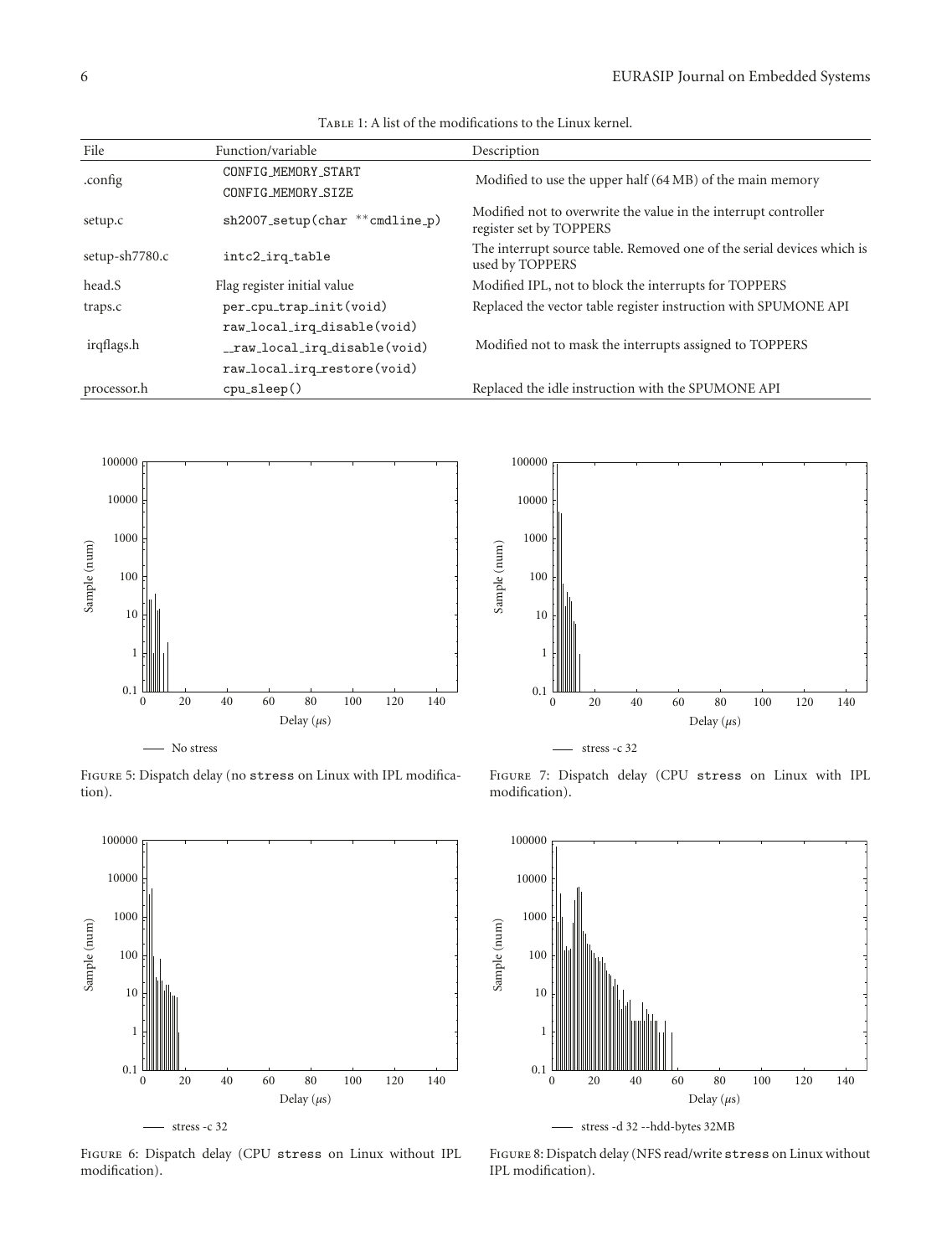Table 2: The total number of modified LOC in <sup>∗</sup>.c, <sup>∗</sup>.S, <sup>∗</sup>.h, Makefiles.

| <b>OS</b>                         |       | Added LOC Removed LOC |
|-----------------------------------|-------|-----------------------|
| Linux on SPUMONE (Linux 2.6.24.3) | 161   | 8                     |
| RTLinux 3.2 (Linux 2.6.9)         | 2798  | 1131                  |
| RTAI 3.6.2 (Linux 2.6.19)         | 5920  | 163                   |
| OK Linux (Linux 2.6.24)           | 28149 |                       |

Table 3: The delay of handling the timer interrupts in TOPPERS. Over 20,000 interrupts were measured to obtained the average and the worst case time.

| Configuration    |         | <b>CPU Clocks</b> | Time      | Overhead  |
|------------------|---------|-------------------|-----------|-----------|
|                  |         |                   | $(\mu s)$ | $(\mu s)$ |
| TOPPERS (native) | average | 102               | 0.25      |           |
|                  | worst   | 102               | 0.26      |           |
| <b>TOPPERS</b>   | average | 367               | 0.92      | 0.67      |
| on SPUMONE       | worst   | 1582              | 3.96      | 3.70      |
|                  |         |                   |           |           |

TABLE 4: Linux kernel build time.

| Configuration                | Time                      | Overhead |
|------------------------------|---------------------------|----------|
| Linux only                   | 68 m 5.898 s              |          |
| Linux and TOPPERS on SPUMONE | $69 \,\mathrm{m}$ 3.091 s | 1.4%     |

with the delay at *x*-axes. Figures 4, 6, 8 and 10 show results using Linux without the IPL assignment. Figures 5, 7, 9 and 11 show results using Linux with the IPL assignment. Figures 4 and 5 show the delays while Linux is unloaded. Figures 6 and 7 show the delays while Linux is loaded with CPU bound operations (stress -c 32). Figures 8 and 9 show the delays while Linux is loaded with the read and write operations against the NFS share (stress -d 32 --hdd-bytes 32MB). Figures 10 and 11 show the delays while Linux is loaded with the read and write operations against the CF card file system (stress -d 32 --hdd-bytes 32MB).

The measurements with the CPU bound operations show similar results with and without the IPL assignment. The measurement with the CF card operations and without the IPL assignment, shows maximum delay of 111 *µs*. With the IPL assignment, the maximum delay is reduced to 34 *µs*. Comparing these results to the measurements done by [13], with a 1.8 GHz Athlon processor which shows the maximum delay of a few hundred  $\mu$  seconds, we can see that our measurements with 400 MHz SH processor achieves fairly small dispatch delays.

## **5. Do We Need Strong Isolation for Embedded Multi-OS-Based System?**

Strong isolation among guest OSs is an attractive feature for constructing a secure and reliable embedded system [20]. However, unlike the VMMs used in the area of enterprise systems, most embedded systems consist of a fixed number of OSs. In addition, because the guest OSs are statically decided by the hardware manufacturer, they can be assumed



Figure 9: Dispatch delay (NFS read/write stress on Linux with IPL modification).



Figure 10: Dispatch delay (CF read/write stress on Linux without IPL modification).

as "trustworthy" OSs. Furthermore, even though the guest OS kernels are isolated, most of the security attacks rely on vulnerability of user level applications. Therefore even if guest OS kernels are isolated, once one of the OSs is attacked, the entire system can be taken over by attacking the other OS via an inter-OS communication channel.

Moreover, relocating OS kernels in privileged mode may degrade the reliability of the system: The kernels running at the same privilege level are able to corrupt each other. However, in a multiOS platform, even though the failure of real-time applications are not propagated to the other part of the system by isolating those OSs, it is a fatal error for the system to continue its service.

These discussions motivated us to remove strong isolation support from our light-weight virtualization layer. To increase the reliability and the security of embedded systems